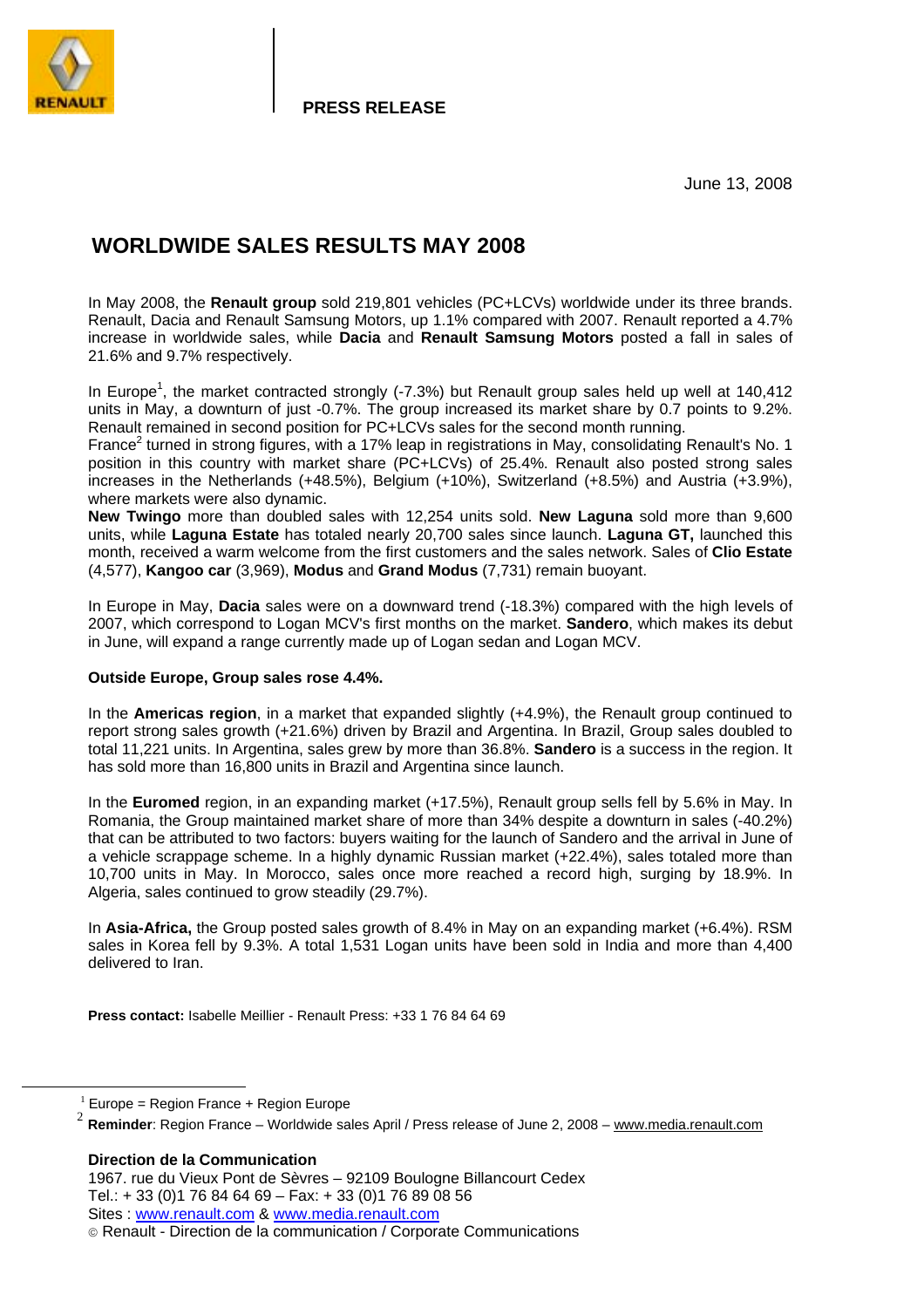## **Total sales by brand**

|                                 |          | $May*$<br>Total |             |           |         |             |
|---------------------------------|----------|-----------------|-------------|-----------|---------|-------------|
|                                 | May 2008 | May 2007        | % variation | 2008      | 2007    | % variation |
| <b>RENAULT</b>                  |          |                 |             |           |         |             |
| PС                              | 158 475  | 150 123         | $+5.6%$     | 778 454   | 726 879 | $+7.1%$     |
| LCV                             | 33 270   | 33 0 32         | $+0.7%$     | 160 616   | 163 471 | $-1.7%$     |
| <b>PC+LCV</b>                   | 191 745  | 183 155         | $+4.7%$     | 939 070   | 890 350 | $+5.5%$     |
| <b>RENAULT - SAMSUNG-MOTORS</b> |          |                 |             |           |         |             |
| VP                              | 8649     | 9578            | $-9.7%$     | 45 650    | 48 574  | $-6.0%$     |
| <b>DACIA</b>                    |          |                 |             |           |         |             |
| PC.                             | 17 372   | 23 4 84         | $-26.0%$    | 96 214    | 84 497  | $+13.9%$    |
| <b>LCV</b>                      | 2 0 3 5  | 1 2 5 6         | $+62.0%$    | 7 209     | 4 2 3 7 | $+70.1%$    |
| <b>PC+LCV</b>                   | 19 407   | 24 740          | $-21.6%$    | 103 423   | 88734   | $+16.6%$    |
| <b>RENAULT Group</b>            |          |                 |             |           |         |             |
| PC.                             | 184 496  | 183 185         | $+0.7%$     | 920 318   | 859 950 | $+7.0%$     |
| LCV                             | 35 305   | 34 288          | $+3.0%$     | 167 825   | 167708  | $+0.1%$     |
| <b>PC+LCV</b>                   | 219 801  | 217 473         | $+1.1%$     | 1 088 143 | 1027658 | $+5.9%$     |

## **Total sales by region**

|                                    |          | $May*$   | <b>Total</b> |           |           |             |
|------------------------------------|----------|----------|--------------|-----------|-----------|-------------|
|                                    | May 2008 | May 2007 | % variation  | 2008      | 2007      | % variation |
| France                             | 61 905   | 55 272   | $+12.0%$     | 292 682   | 273 427   | $+7.0%$     |
| Europe* (excl. France)             | 78 507   | 86 189   | $-8.9%$      | 414 114   | 429 569   | $-3.6%$     |
| <b>Total France + Europe</b>       | 140 412  | 141 461  | $-0.7%$      | 706 796   | 702 996   | $+0.5%$     |
| Euromed **                         | 37913    | 40 153   | $-5.6%$      | 172 091   | 155 186   | $+10.9%$    |
| Americas                           | 23 8 86  | 19637    | $+21.6%$     | 115 688   | 98 517    | $+17.4%$    |
| Asia-Africa                        | 17 590   | 16 222   | $+8.4%$      | 93 5 68   | 70 959    | $+31.9%$    |
| <b>Total excl. France + Europe</b> | 79 389   | 76 012   | $+4.4%$      | 381 347   | 324 662   | $+17.5%$    |
| Total                              | 219 801  | 217 473  | $+1.1%$      | 1 088 143 | 1 027 658 | $+5.9%$     |

\* Sales

\*\* Europe = appendix 1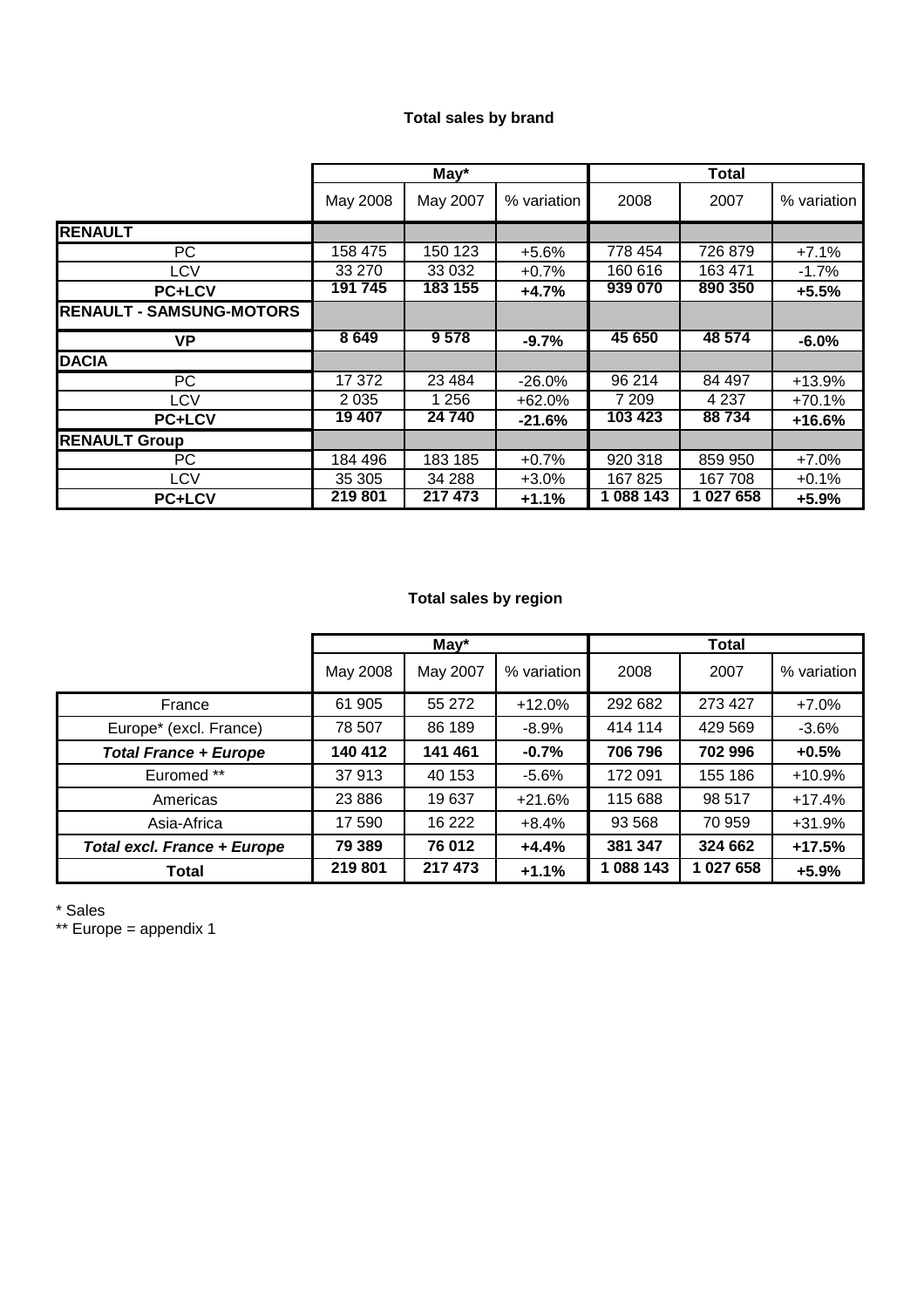## **TOP 10 Year to Date May 2008**

| <b>Countries</b>      | <b>Volumes PC+LCV (1)</b> | <b>Market share</b> |
|-----------------------|---------------------------|---------------------|
| <b>FRANCE</b>         | 287 894                   | 25.8%               |
| <b>GERMANY</b>        | 72 631                    | 5.1%                |
| <b>SPAIN</b>          | 68 533                    | 10.1%               |
| <b>ITALY</b>          | 60836                     | 5.1%                |
| <b>UNITED KINGDOM</b> | 58 815                    | 5.0%                |
| <b>BRAZIL</b>         | 47951                     | 4.4%                |
| <b>ROMANIA*</b>       | 46 159                    | 34.6%               |
| <b>RUSSIA</b>         | 46 094                    | 3.8%                |
| <b>SOUTH KOREA**</b>  | 44 658                    | 8.2%                |
| <b>ARGENTINA</b>      | 35 212                    | 12.9%               |

(1) Registrations

\* Dacia 36 342

\* Renault 9817 \*\* Renault Samsung Motors **44 658**